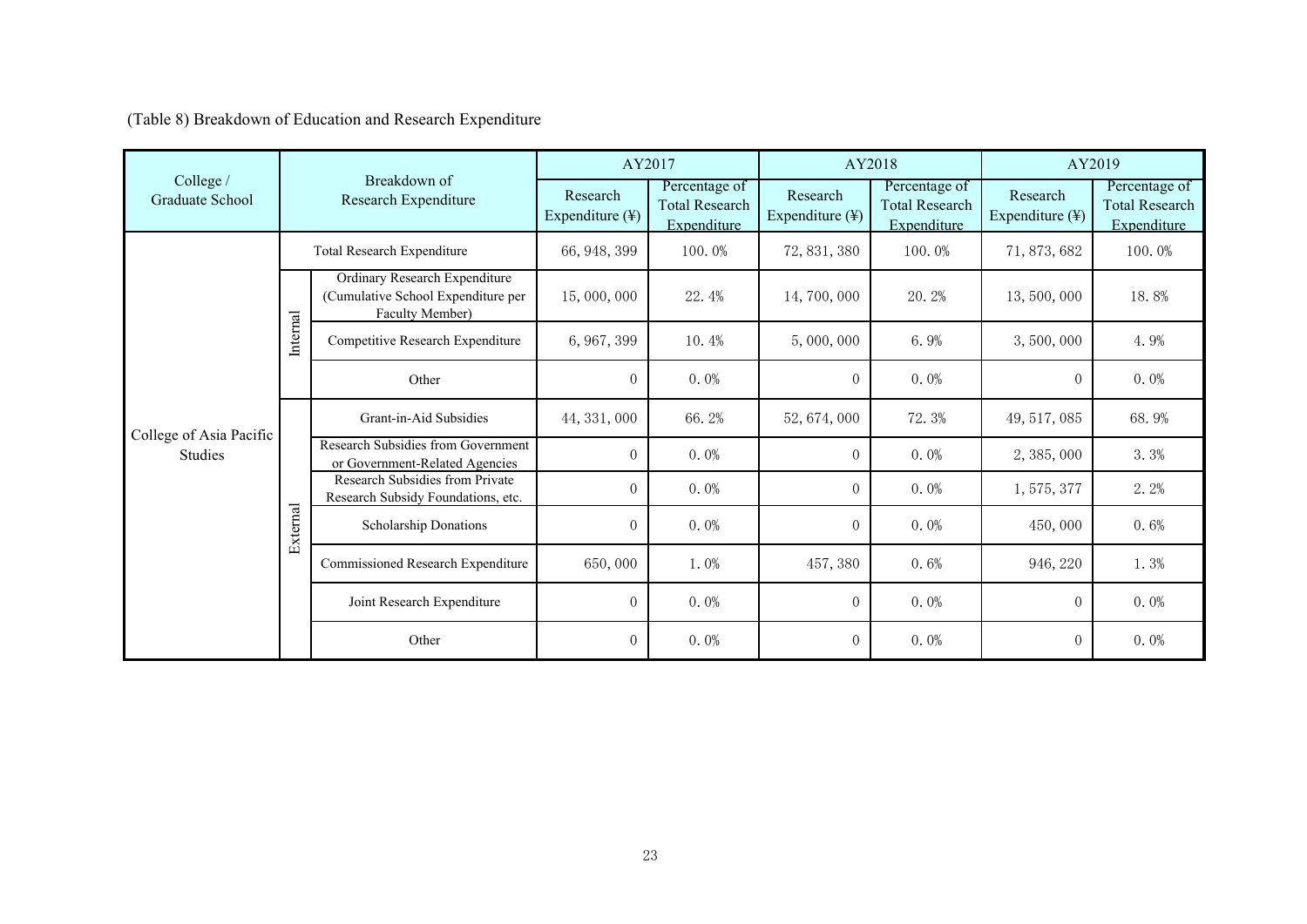|                              | Breakdown of<br>Research Expenditure |                                                                                        | AY2017                      |                                                       | AY2018                      |                                                       | AY2019                      |                                                       |
|------------------------------|--------------------------------------|----------------------------------------------------------------------------------------|-----------------------------|-------------------------------------------------------|-----------------------------|-------------------------------------------------------|-----------------------------|-------------------------------------------------------|
| College /<br>Graduate School |                                      |                                                                                        | Research<br>Expenditure (¥) | Percentage of<br><b>Total Research</b><br>Expenditure | Research<br>Expenditure (¥) | Percentage of<br><b>Total Research</b><br>Expenditure | Research<br>Expenditure (¥) | Percentage of<br><b>Total Research</b><br>Expenditure |
|                              | Total Research Expenditure           |                                                                                        | 45, 529, 120                | 100.0%                                                | 35, 651, 772                | 100.0%                                                | 38, 545, 141                | 100.0%                                                |
|                              | Internal                             | Ordinary Research Expenditure<br>(Cumulative School Expenditure per<br>Faculty Member) | 11, 100, 000                | 24.4%                                                 | 11, 250, 000                | 31.6%                                                 | 12,000,000                  | 31.1%                                                 |
|                              |                                      | Competitive Research Expenditure                                                       | 5, 449, 120                 | 12.0%                                                 | 3, 100, 000                 | 8.7%                                                  | 1,949,000                   | $5.1\%$                                               |
| College of International     |                                      | Other                                                                                  | $\overline{0}$              | $0.0\%$                                               | $\overline{0}$              | $0.0\%$                                               | $\overline{0}$              | $0.0\%$                                               |
|                              | External                             | Grant-in-Aid Subsidies                                                                 | 25, 350, 000                | 55.7%                                                 | 18, 925, 000                | 53.1%                                                 | 20, 700, 290                | 53.7%                                                 |
| Management                   |                                      | Research Subsidies from Government<br>or Government-Related Agencies                   | $\Omega$                    | $0.0\%$                                               | $\theta$                    | $0.0\%$                                               | $\overline{0}$              | $0.0\%$                                               |
|                              |                                      | Research Subsidies from Private<br>Research Subsidy Foundations, etc.                  | 1,630,000                   | $3.6\%$                                               | $\mathbf{0}$                | $0.0\%$                                               | $\overline{0}$              | $0.0\%$                                               |
|                              |                                      | Scholarship Donations                                                                  | $\overline{0}$              | $0.0\%$                                               | 1,000,000                   | 2.8%                                                  | 285, 428                    | 0.7%                                                  |
|                              |                                      | Commissioned Research Expenditure                                                      | $\overline{0}$              | $0.0\%$                                               | $\overline{0}$              | $0.0\%$                                               | 2, 412, 737                 | 6.3%                                                  |
|                              |                                      | Joint Research Expenditure                                                             | 2,000,000                   | 4.4%                                                  | 1, 376, 772                 | 3.9%                                                  | 1, 197, 686                 | $3.1\%$                                               |
|                              |                                      | Other                                                                                  | $\overline{0}$              | $0.0\%$                                               | $\overline{0}$              | $0.0\%$                                               | $\overline{0}$              | $0.0\%$                                               |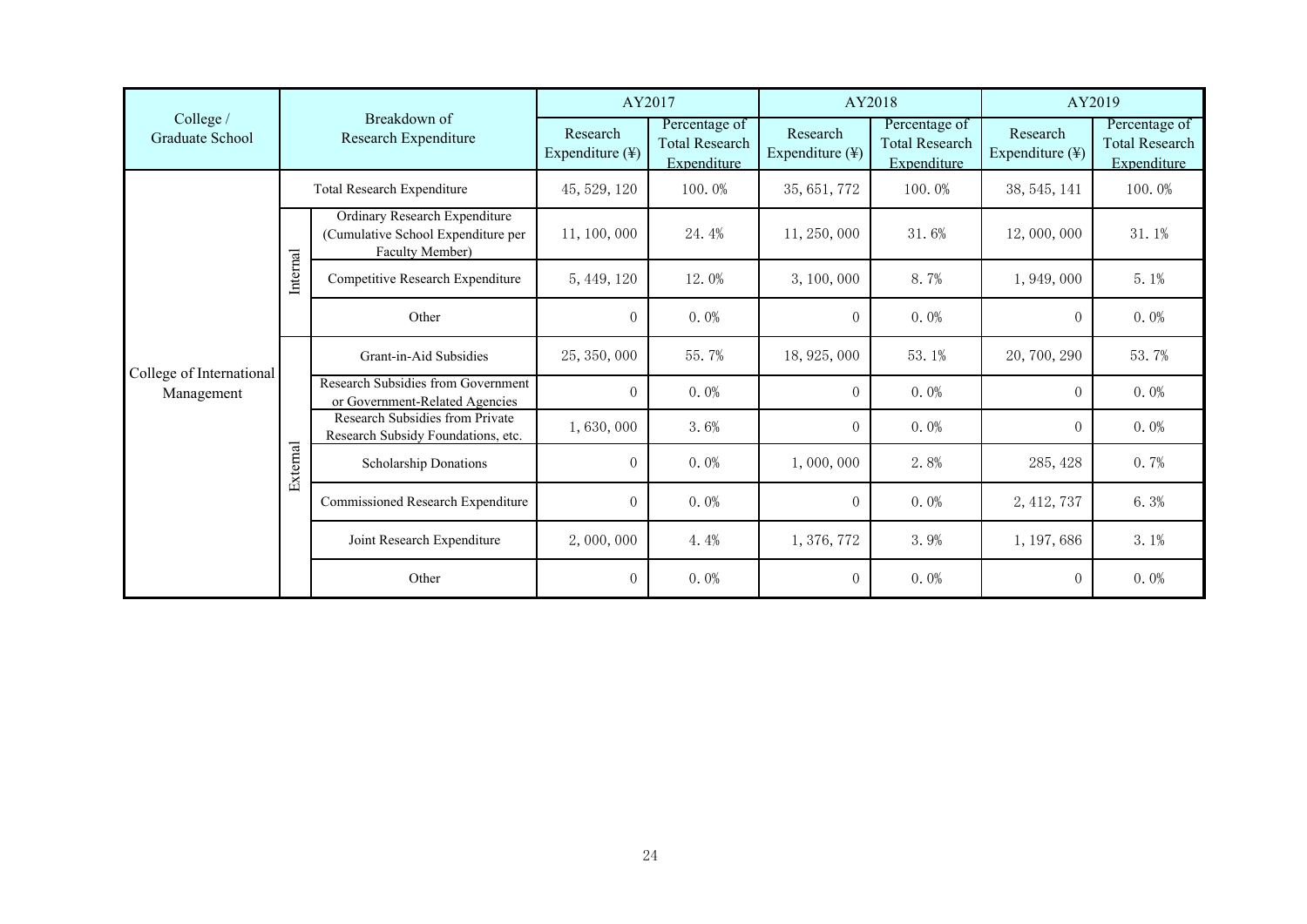|                                  | Breakdown of<br>Research Expenditure |                                                                                        | AY2017                      |                                                       | AY2018                      |                                                       | AY2019                                  |                                                       |
|----------------------------------|--------------------------------------|----------------------------------------------------------------------------------------|-----------------------------|-------------------------------------------------------|-----------------------------|-------------------------------------------------------|-----------------------------------------|-------------------------------------------------------|
| College /<br>Graduate School     |                                      |                                                                                        | Research<br>Expenditure (¥) | Percentage of<br><b>Total Research</b><br>Expenditure | Research<br>Expenditure (¥) | Percentage of<br><b>Total Research</b><br>Expenditure | Research<br>Expenditure $(\frac{1}{2})$ | Percentage of<br><b>Total Research</b><br>Expenditure |
|                                  | Total Research Expenditure           |                                                                                        | 4, 570, 500                 | 100.0%                                                | 7,400,000                   | 100.0%                                                | 7,084,456                               | 100.0%                                                |
|                                  | Internal                             | Ordinary Research Expenditure<br>(Cumulative School Expenditure per<br>Faculty Member) | 3,000,000                   | 65.6%                                                 | 2, 400, 000                 | 32.4%                                                 | 2,400,000                               | 33.9%                                                 |
|                                  |                                      | Competitive Research Expenditure                                                       | 10,500                      | 0.2%                                                  | 600,000                     | 8.1%                                                  | 300,000                                 | 4.2%                                                  |
|                                  |                                      | Other                                                                                  | $\overline{0}$              | $0.0\%$                                               | $\theta$                    | $0.0\%$                                               | $\overline{0}$                          | $0.0\%$                                               |
|                                  | External                             | Grant-in-Aid Subsidies                                                                 | 1,560,000                   | 34.1%                                                 | 3, 300, 000                 | 44.6%                                                 | 3, 184, 456                             | 44.9%                                                 |
| Center for Language<br>Education |                                      | Research Subsidies from Government<br>or Government-Related Agencies                   | $\Omega$                    | $0.0\%$                                               | $\Omega$                    | $0.0\%$                                               | $\Omega$                                | $0.0\%$                                               |
|                                  |                                      | Research Subsidies from Private<br>Research Subsidy Foundations, etc.                  | $\overline{0}$              | $0.0\%$                                               | 1, 100, 000                 | 14.9%                                                 | 1, 200, 000                             | 16.9%                                                 |
|                                  |                                      | Scholarship Donations                                                                  | $\Omega$                    | $0.0\%$                                               | $\Omega$                    | $0.0\%$                                               | $\Omega$                                | $0.0\%$                                               |
|                                  |                                      | Commissioned Research Expenditure                                                      | $\overline{0}$              | $0.0\%$                                               | $\theta$                    | $0.0\%$                                               | $\overline{0}$                          | $0.0\%$                                               |
|                                  |                                      | Joint Research Expenditure                                                             | $\overline{0}$              | $0.0\%$                                               | $\theta$                    | $0.0\%$                                               | $\overline{0}$                          | $0.0\%$                                               |
|                                  |                                      | Other                                                                                  | $\overline{0}$              | $0.0\%$                                               | $\theta$                    | $0.0\%$                                               | $\overline{0}$                          | $0.0\%$                                               |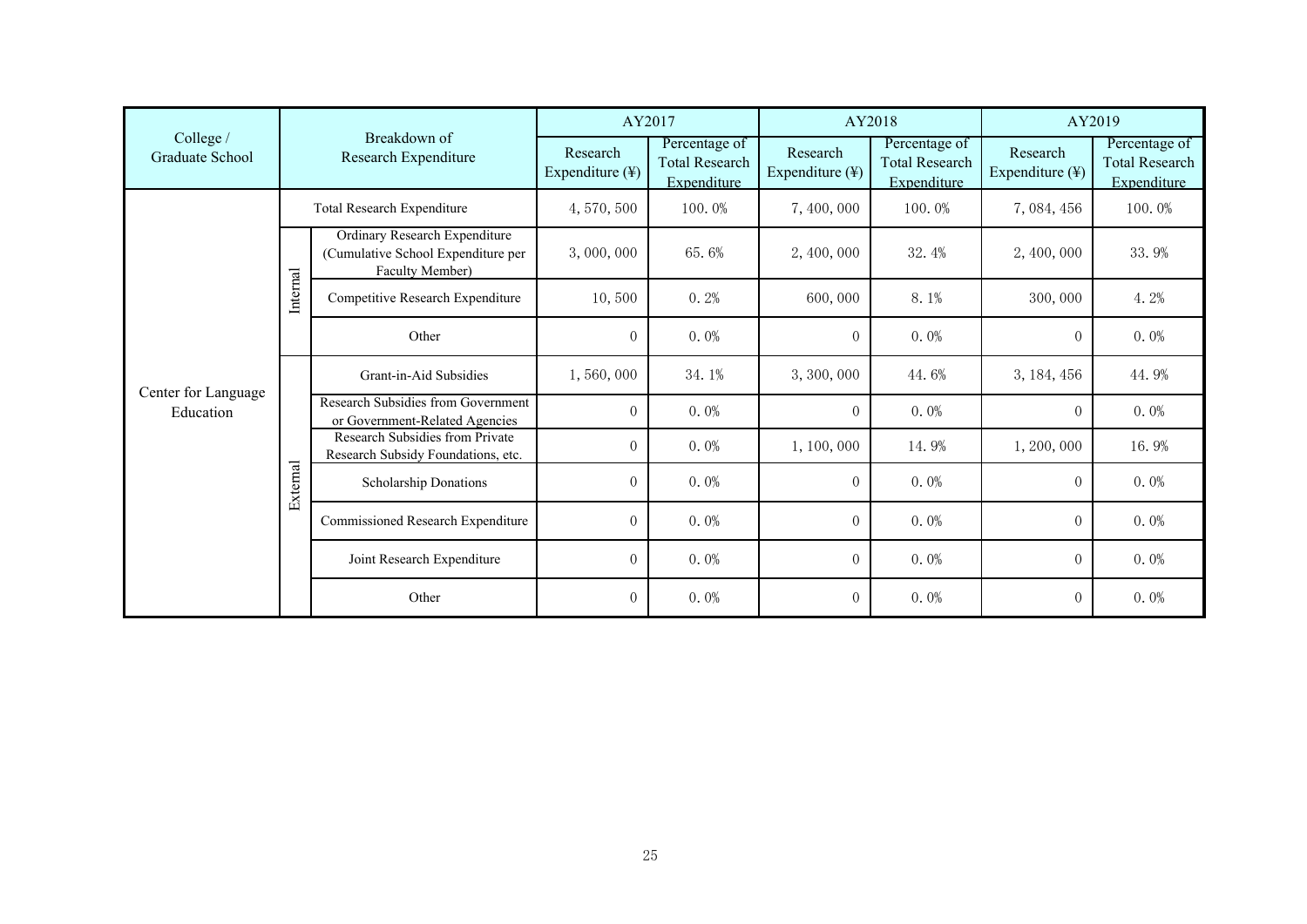|                                     | Breakdown of<br>Research Expenditure |                                                                                        | AY2017                      |                                                       | AY2018                      |                                                       | AY2019                      |                                                       |
|-------------------------------------|--------------------------------------|----------------------------------------------------------------------------------------|-----------------------------|-------------------------------------------------------|-----------------------------|-------------------------------------------------------|-----------------------------|-------------------------------------------------------|
| College /<br>Graduate School        |                                      |                                                                                        | Research<br>Expenditure (¥) | Percentage of<br><b>Total Research</b><br>Expenditure | Research<br>Expenditure (¥) | Percentage of<br><b>Total Research</b><br>Expenditure | Research<br>Expenditure (¥) | Percentage of<br><b>Total Research</b><br>Expenditure |
|                                     | Total Research Expenditure           |                                                                                        | 5, 979, 770                 | 100.0%                                                | 5, 450, 000                 | 100.0%                                                | 4, 975, 163                 | 100.0%                                                |
| Educational                         | Internal                             | Ordinary Research Expenditure<br>(Cumulative School Expenditure per<br>Faculty Member) | 2,700,000                   | 45.2%                                                 | 3,000,000                   | 55.0%                                                 | 2, 400, 000                 | 48.2%                                                 |
|                                     |                                      | Competitive Research Expenditure                                                       | 549,770                     | 9.2%                                                  | 500,000                     | $9.2\%$                                               | 200,000                     | $4.0\%$                                               |
|                                     |                                      | Other                                                                                  | $\overline{0}$              | $0.0\%$                                               | $\overline{0}$              | $0.0\%$                                               | $\overline{0}$              | $0.0\%$                                               |
|                                     | External                             | Grant-in-Aid Subsidies                                                                 | 2,730,000                   | 45.7%                                                 | 1,950,000                   | 35.8%                                                 | 2, 375, 163                 | 47.7%                                                 |
| Development and<br>Learning Support |                                      | Research Subsidies from Government<br>or Government-Related Agencies                   | $\Omega$                    | $0.0\%$                                               | $\theta$                    | $0.0\%$                                               | $\overline{0}$              | $0.0\%$                                               |
| Center                              |                                      | Research Subsidies from Private<br>Research Subsidy Foundations, etc.                  | $\overline{0}$              | $0.0\%$                                               | $\boldsymbol{0}$            | $0.0\%$                                               | $\overline{0}$              | $0.0\%$                                               |
|                                     |                                      | Scholarship Donations                                                                  | $\overline{0}$              | $0.0\%$                                               | $\theta$                    | $0.0\%$                                               | $\overline{0}$              | $0.0\%$                                               |
|                                     |                                      | Commissioned Research Expenditure                                                      | $\overline{0}$              | $0.0\%$                                               | $\theta$                    | $0.0\%$                                               | $\overline{0}$              | $0.0\%$                                               |
|                                     |                                      | Joint Research Expenditure                                                             | $\overline{0}$              | $0.0\%$                                               | $\overline{0}$              | $0.0\%$                                               | $\Omega$                    | $0.0\%$                                               |
|                                     |                                      | Other                                                                                  | $\overline{0}$              | $0.0\%$                                               | $\overline{0}$              | $0.0\%$                                               | $\overline{0}$              | $0.0\%$                                               |